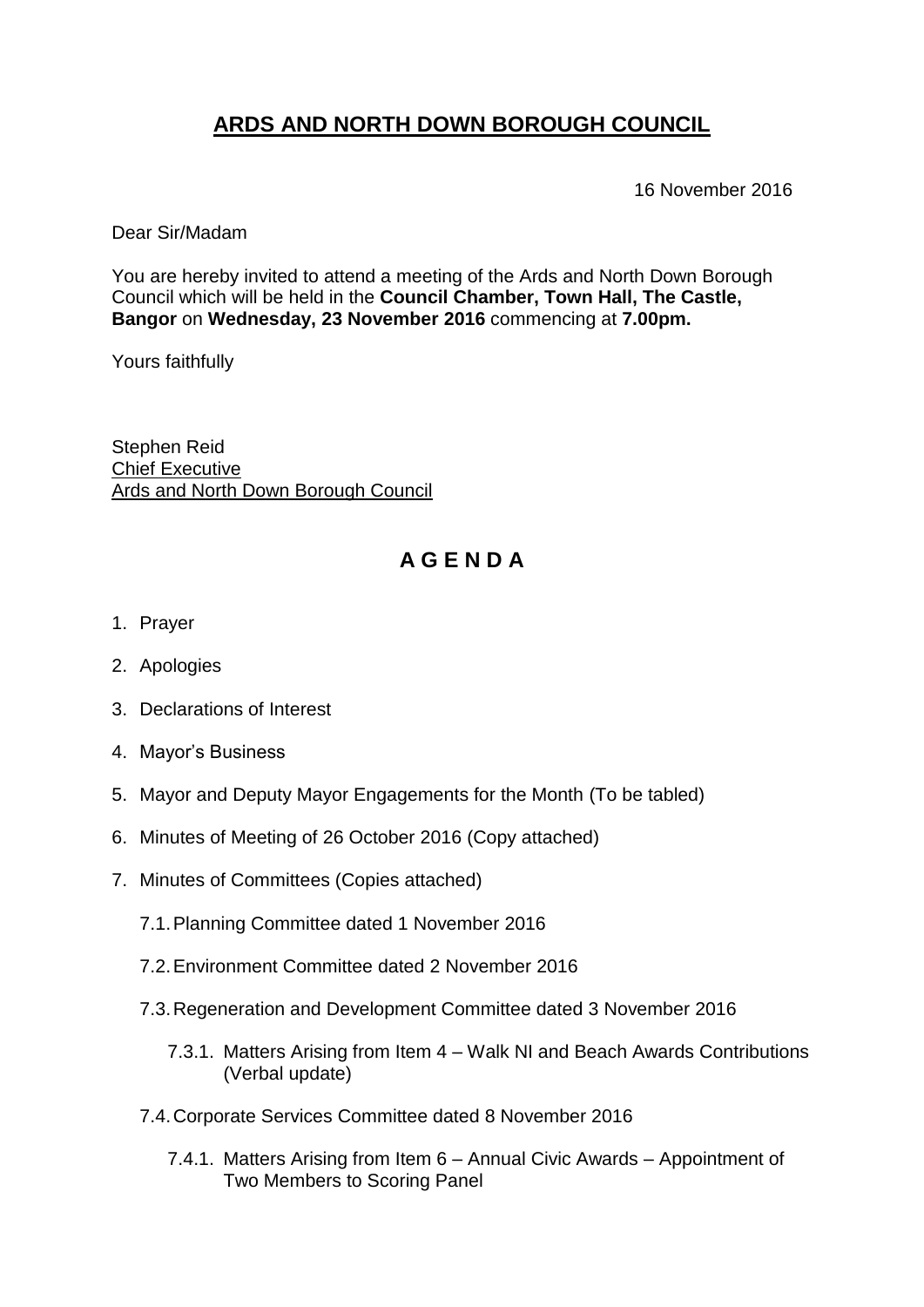#### 7.4.2. Matters Arising from Item 11 – Request Nominations for Fairtrade Steering Group

- 7.5.Community and Wellbeing Committee dated 9 November 2016
- 8. ITEM WITHDRAWN
- 9. Requests for Deputation

None received

- 10.Conferences, Invitations etc.
	- 10.1. New Training Programme Planning for Climate Change on 8 February 2017, Neighbourhood Planning on 9 February 2017 and Rural Development Planning on 10 February 2017 (Correspondence from Place and Space attached)
	- 10.2. WWT Water Northern Ireland Conference 23 February 2017 Ramada Plaza, Belfast (Copy information attached)
	- 10.3. Agenda NI Digital Government 2016: Transforming the Delivery of Public Services – 8 December 2016 at Titanic Belfast (Copy information attached)
	- 10.4. NIE Invitation for Members to Visit Distribution Service Centre (Correspondence attached)
	- 10.5. Nuclear Free Local Authorities All Ireland Forum Seminar on Energy Policy, Renewable Future, Brexit and Sellafield – What Councils need to know – Friday 25 November 2016 in Dublin City Hall Council Chamber
	- 10.6. East Belfast Mission Giving Tuesday Fundraising Supper Tuesday 6 December 2016 – EBM, Newtownards Road, Belfast
- 11.Transfers of Rights of Burial
- 12.Sealing Documents
- 13.Notice of Motions Status Report (Copy attached)
- 14.Lighting Up of Buildings (Report attached)
- 15.Community Planning Update (Report attached)
- 15.1. Resolution
	- 15.1.1. Lisburn City Council Resolution in Respect of ME and Fibromyalgia (Correspondence attached)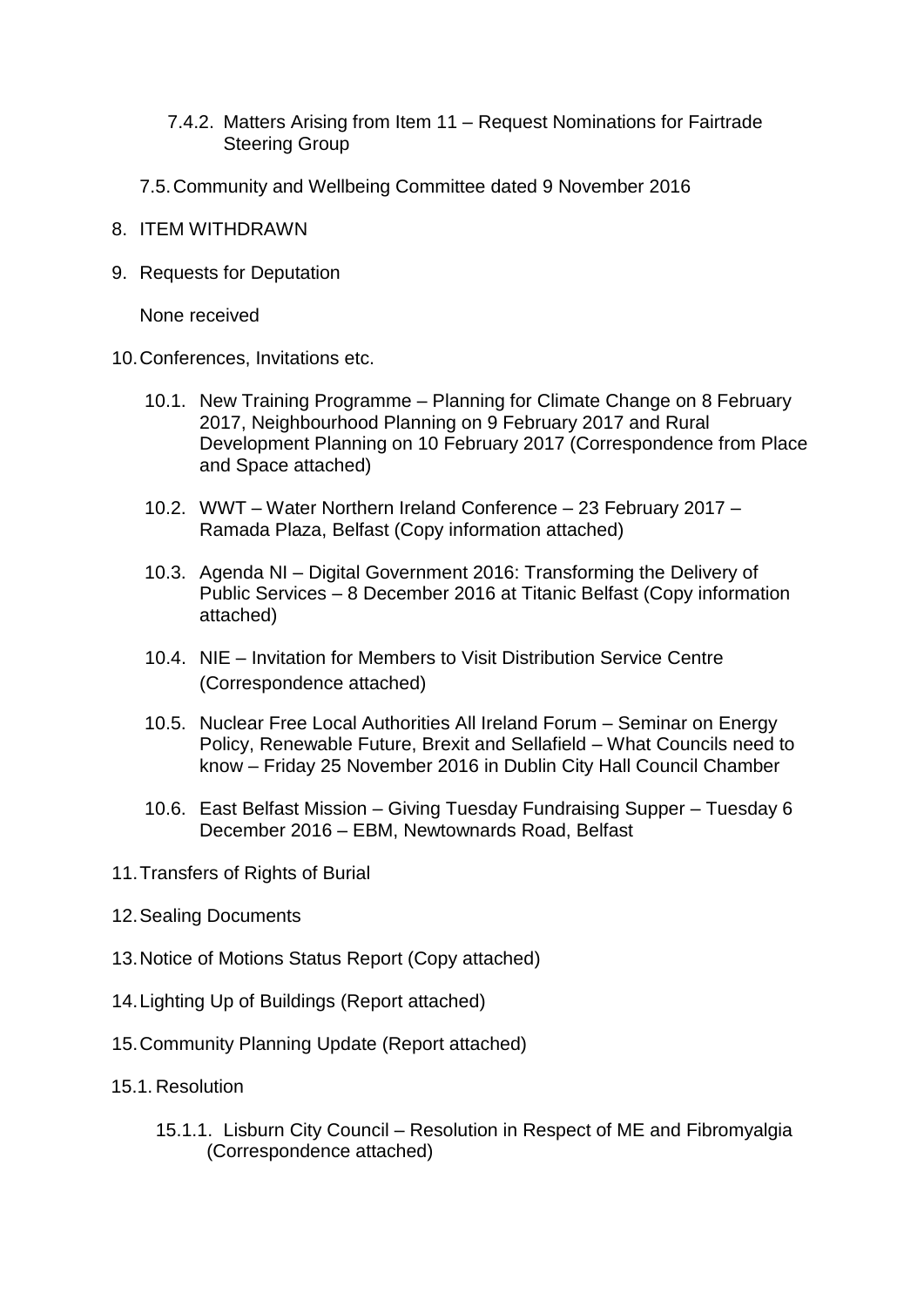16.Notice of Motions

16.1. Notice of Motion submitted by Councillor Robinson

'That this Council tasks Officers with seeking out a temporary space which may be used, free of charge, by skateboarders until such time as a permanent, dedicated space may be found'.

16.2. Rescinding Notice of Motion submitted by Councillor Adair, Aldermen Keery, Graham, Gibson and Irvine, Councillors McIlveen, Kennedy, Gilmour, Smith, Thompson, Edmund, Dunne, Martin, Cummings, Allen, Leslie, Cathcart and Armstrong-Cotter

'That this council rescinds the decision taken by it on 26 October 2016 in relation to the Sports Facility Strategy 2016-2026 to amend the recommendation made by the Community and Wellbeing Committee; instead agrees to adopt the Sports Facility Strategy 2016-2026 in its entirety save in relation to Recommendation 12 where this Council it is agreed to proceed with the existing council decision to develop the site at New Harbour Road, Portavogie as a 3G pitch to serve Sports Clubs in the Ards Peninsula and further tasks officers to proactively source funding schemes to deliver this project for the community as initially recommended by the Community and Wellbeing Committee in its meeting on 12 October 2016'.

16.3. Notice of Motion submitted by Councillor Muir

'That this Council asks that officers urgently bring back a report on situation pertaining to 1 Stewart's Place, Holywood and options available for statutory intervention to enable full re-opening of Bangor Road as soon as possible'.

16.4. Notice of Motion submitted by Councillor Muir

'That this Council notes that current arrangements in Northern Ireland do not permit publication of information concerning who has made donations or loans to political parties above current UK wide thresholds, agrees to write to the Secretary of State for Northern Ireland requesting an end to the anonymity provided'.

16.5. Notice of Motion submitted by Councillor Walker and Councillor Muir

'This Council is supportive of the growth of our hospitality sector and recognises that jobs within this sector can help alleviate employment challenges for local job-seekers who might not have many qualifications or skills.

To facilitate the growth of our hospitality sector we believe it is imperative that opening hours for our restaurants, pubs and clubs are reviewed and modernised. As such we will write to the Minister for Communities requesting that further devolving licensing decisions to Councils.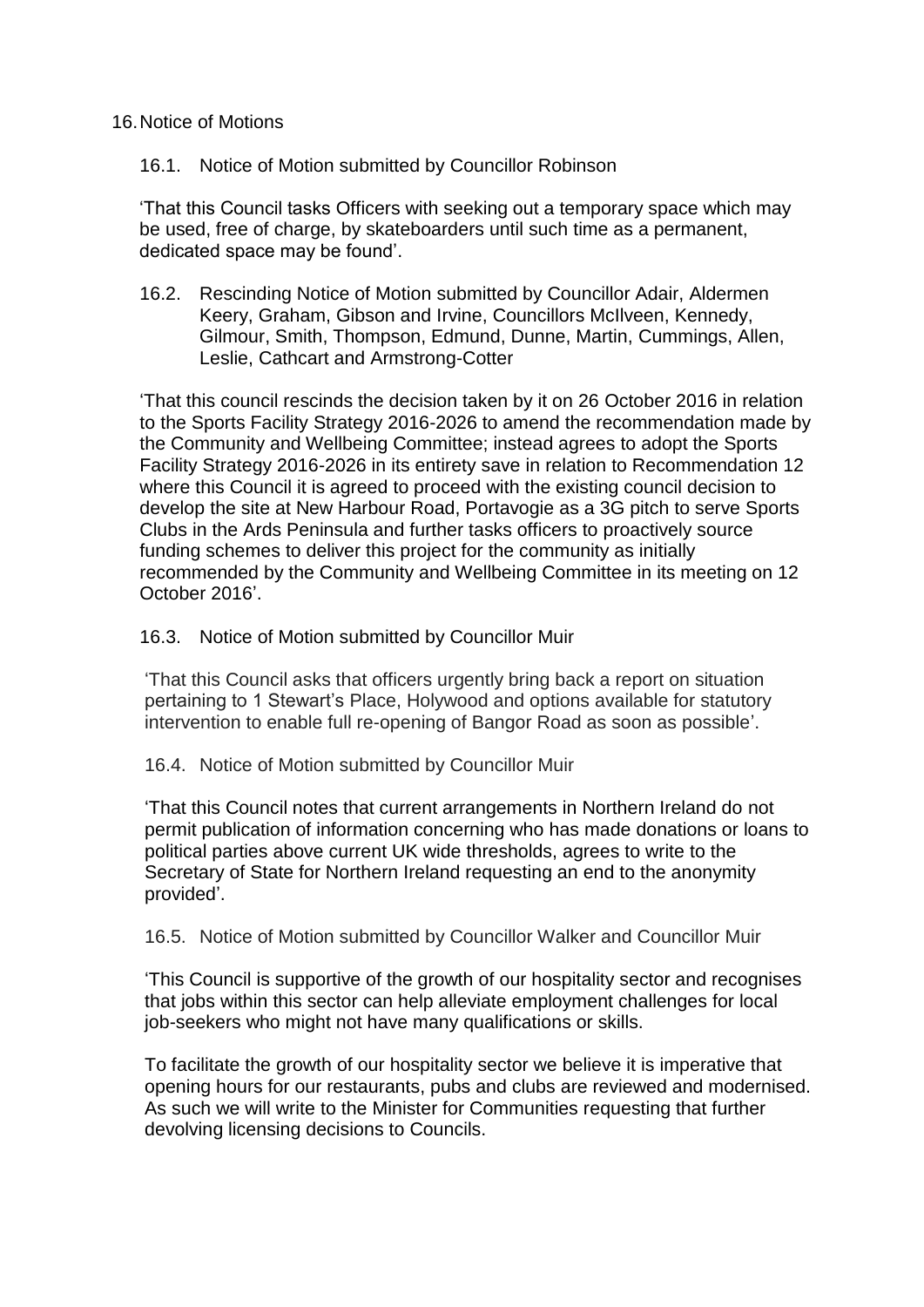We are further aware that there has been an interest expressed in building an Entertainment and Casino Complex within the Greater Belfast Area creating up to 900 new jobs.

We therefore task Officers to carry out wide-ranging public consultations to ascertain separately whether (a) residents and businesses in the Borough would welcome a review and possible revision of our licensing laws and opening hours, and (b) to measure the level of support for the development of an Entertainment and Casino Complex in Bangor'.

16.6. Notice of Motion submitted by Councillor Walker and Councillor Wilson

'That this Council recognises the benefits of continued professional development for our business community and is pleased to continue supporting the provision of relevant training delivered by professional and competent trainers.

We understand that training can fall into two categories (a) a voluntary offer by an expert in the field to impart knowledge, and (b) a paid-for training provider for a specific programme or workshop.

In instances where training is underwritten either in full or in part by Council, we agree that all future Tenders or quotes for training providers will require respondents to provide proof of an accredited or approved Training Qualification as a basic criteria of tendering or quoting'.

### 16.7. Notice of Motion submitted by Councillor Martin

'That Council considers the purchase of a number of Commemorative benches (to remember our Fallen from all wars and conflicts) for appropriate locations throughout the Borough. This should be achieved where possible through existing capital budgets but that provision could be made for individuals and organisations to sponsor a bench should they wish to. Council requests that a report is brought back as soon as possible from Officers indicating its feasibility and possible timescales'.

- 17. Amendment to Schedule of Meetings December 2016 (Report attached)
- 18. Schedule of Meetings 2017 (Report attached)

### **\*\*\*IN CONFIDENCE\*\*\***

- 19. Extension of the Pickie Funpark Contract (Report attached)
- 20. Request to Lease 3 Park Drive, Bangor (Report attached)
- 21. Disposal of Former Prison Service College, Millisle (Report attached)
- 22. Portaferry Townscape Initiative (THI) (Report attached)